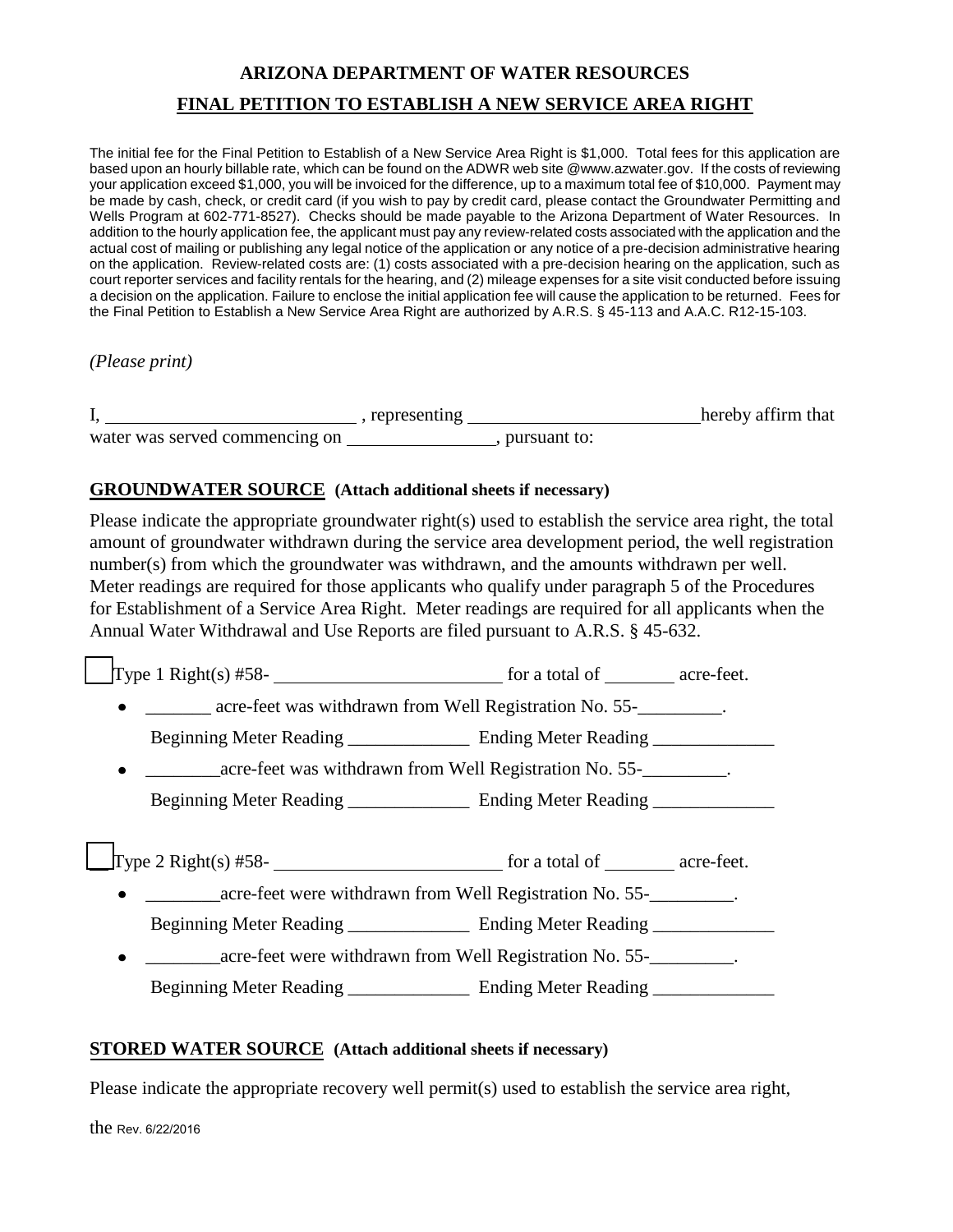total amount of stored water withdrawn during the service area development period, the well registration number(s) from which the stored water was withdrawn, the type of water recovered, and the amounts withdrawn per well. Meter readings are required for those applicants who qualify under paragraph 5 of the Procedures for Establishment of a Service Area Right. Meter readings are required for all applicants when the Annual Water Withdrawal and Use Reports are filed pursuant to A.R.S. § 45-632.

| Recovery Well Permit(s) $#74$ -                         | for a total of __________ acre-feet. |  |
|---------------------------------------------------------|--------------------------------------|--|
| Type of Water Recovered                                 |                                      |  |
| acre-feet were withdrawn from Well Registration No. 55- |                                      |  |
| Beginning Meter Reading                                 | Ending Meter Reading                 |  |
| acre-feet were withdrawn from Well Registration No. 55- |                                      |  |
| Beginning Meter Reading ______________                  | Ending Meter Reading                 |  |

# **SURFACE WATER SOURCE (Attach additional sheets if necessary)**

Please indicate the appropriate surface water right(s) and the total amount of surface water used to establish the service area right.

|               |               |                             | CAP Subcontract                                    |                                    | , for a total of acre-feet. |            |
|---------------|---------------|-----------------------------|----------------------------------------------------|------------------------------------|-----------------------------|------------|
|               |               |                             |                                                    | Surface Water Right/Claim/Permit # | , for a total of            | acre-feet. |
|               |               |                             | Water was diverted from the following location(s): |                                    |                             |            |
| $\frac{1}{4}$ |               | $\frac{1}{4}$ $\frac{1}{4}$ |                                                    | Sec. Township Range                |                             |            |
|               | $\frac{1}{4}$ | $\frac{1}{4}$               | Sec.                                               | Township                           | Range                       |            |

#### **EFFLUENT SOURCE (Attach additional sheets if necessary)**

Please indicate the effluent source you used to establish the service area right, and the amount of effluent served.

\_\_\_\_\_\_\_\_\_\_\_\_\_\_\_\_\_\_\_\_\_\_\_\_\_\_\_\_\_\_\_\_\_\_\_\_\_\_\_\_\_\_\_\_\_\_\_\_\_\_\_\_\_\_\_\_\_\_\_\_\_\_\_\_\_\_\_\_\_\_\_\_\_\_\_\_\_\_\_\_

# **CUSTOMERS/ CONNECTIONS**

Please identify the type of customers/connections served to establish the service area right. Supporting documentation must be provided.